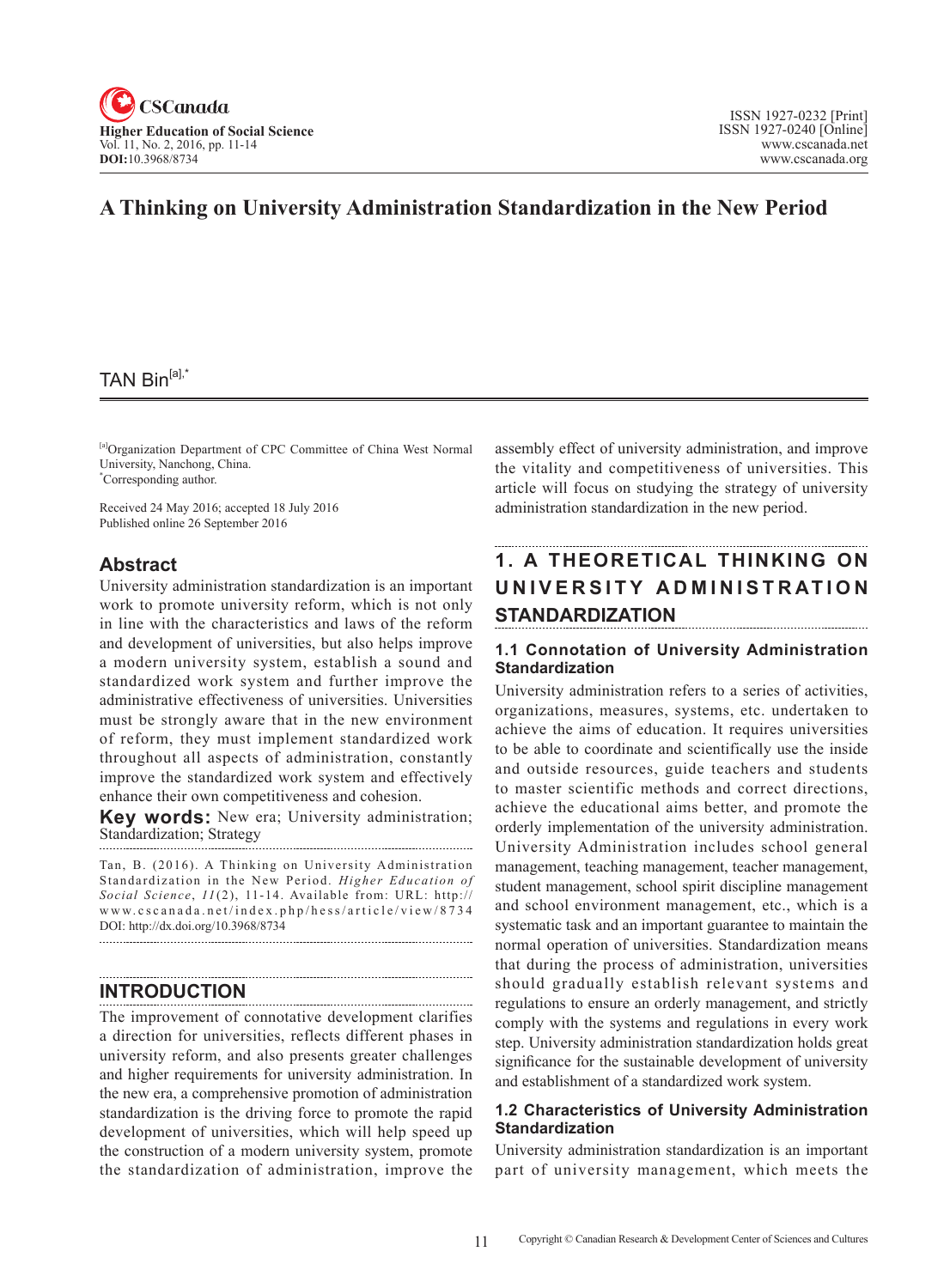requirements of university development and needs to have the following characteristics: Firstly, it should be scientific. On the one hand, university administration standardization must strictly follow the actual laws of university management and uphold the criterion of being practical and realistic, on the other hand, it must take advanced management theories as the basis for work, improve management operability in association with efficiency, ensure that administration standardization is coordinated with the university's ideological and political level, and is established on a solid statistical basis and within the affordable range. Secondly, it should be incentive. The regulations and systems formulated during the implementation of university administration standardization should not become the shackle of teachers and students, but should be correctly guided with reason and scientific methods in order to stimulate teachers' enthusiasm and students' learning initiative. Thirdly, it should be democratic. Democratic management is the fundamental system of university administration. Administration standardization should adhere to the democratic principle and strictly implement the hierarchical management to ensure that various management work are specified and fully implemented with the aid of democratic participation, and administrative regulations are observed from top to bottom. Fourthly, it should be advanced. University administration should adhere to innovation and advancement with the times, and in the standardization process management should be given full play to ensure the advancement.

## **2. PRACTICAL STRATEGIES FOR U N I V E R S I T Y A D M I N I S T R AT I O N STANDARDIZATION**

## **2.1 Reinforce University Management System**

Reinforcement of an efficient management system and regulation of administration with a sound system is an important part of university administration standardization in the new period, which requires universities to gradually establish a sound management system and give it a leading role as the supreme regulation of universities. University administrative system involves all aspects of administration, such as teaching management, logistics management, financial management, research management, recruitment and employment management, etc., which form a systematic management practice to ensure the normative operation of various management work and the stable development of universities. In order to comprehensively promote administration standardization, universities need to promote administrative institutional construction, clarify the work requirements that the leadership at all levels and other management staff must comply with,

so that they can strictly follow the work guidelines and related report system. While strengthening institutional management, universities should also promote and accelerate management standardization. While improving management rules and regulations, universities must also adapt to the requirements of China's economic, political and technological system reforms, positively respond to the demands of reforms and conform to the trend, conduct researches on various management systems, reform the regulations which don't comply with administration standardization, especially those affecting the vital interests of teachers and students, in order to better serve teachers and students and speed up the process of administration standardization.

## **2.2 Establish Target Responsibility System**

University administration is not simply limited to the work scope of functional departments. The longitudinal departments are also responsible for administration, assume relevant management responsibilities and lay the foundation for the orderly implementation of university administration. In the new era, the development of university administration standardization requires to establish a sound target responsibility system which can disintegrate the overall administrative target and divide different management responsibilities, so that different departments and management steps can carry out work in accordance with the requirements of target responsibility system and better implement standardized administration. Efficient management work has unique methods and rules, and should be carried out with different responsibility systems in accordance with different management natures, such as Party management target responsibility system, teaching management objective responsibility system and logistics management commitment system, etc.. Relevant functional departments and longitudinal departments of universities need to clarify their management responsibilities, disintegrate work objectives in strict accordance with the actual requirements of objective responsibilities, further clarify their work contents, directions and goals, achieve hierarchical management, and form an improved objective responsibility system of selfcontrol and controlled at each level to ensure an orderly implementation of university administration and provide support to speed up the standardization process.

## **2.3 Implement Post System and Credit System**

Post responsibility system and the credit system play an important role in university standardized administration, and in order to facilitate the standardization universities must strictly implement post responsibility system and the credit system. Post responsibility system is an effective measure to carry out management work and further implement target responsibility system. It is able to ensure a smooth implementation of university management tasks,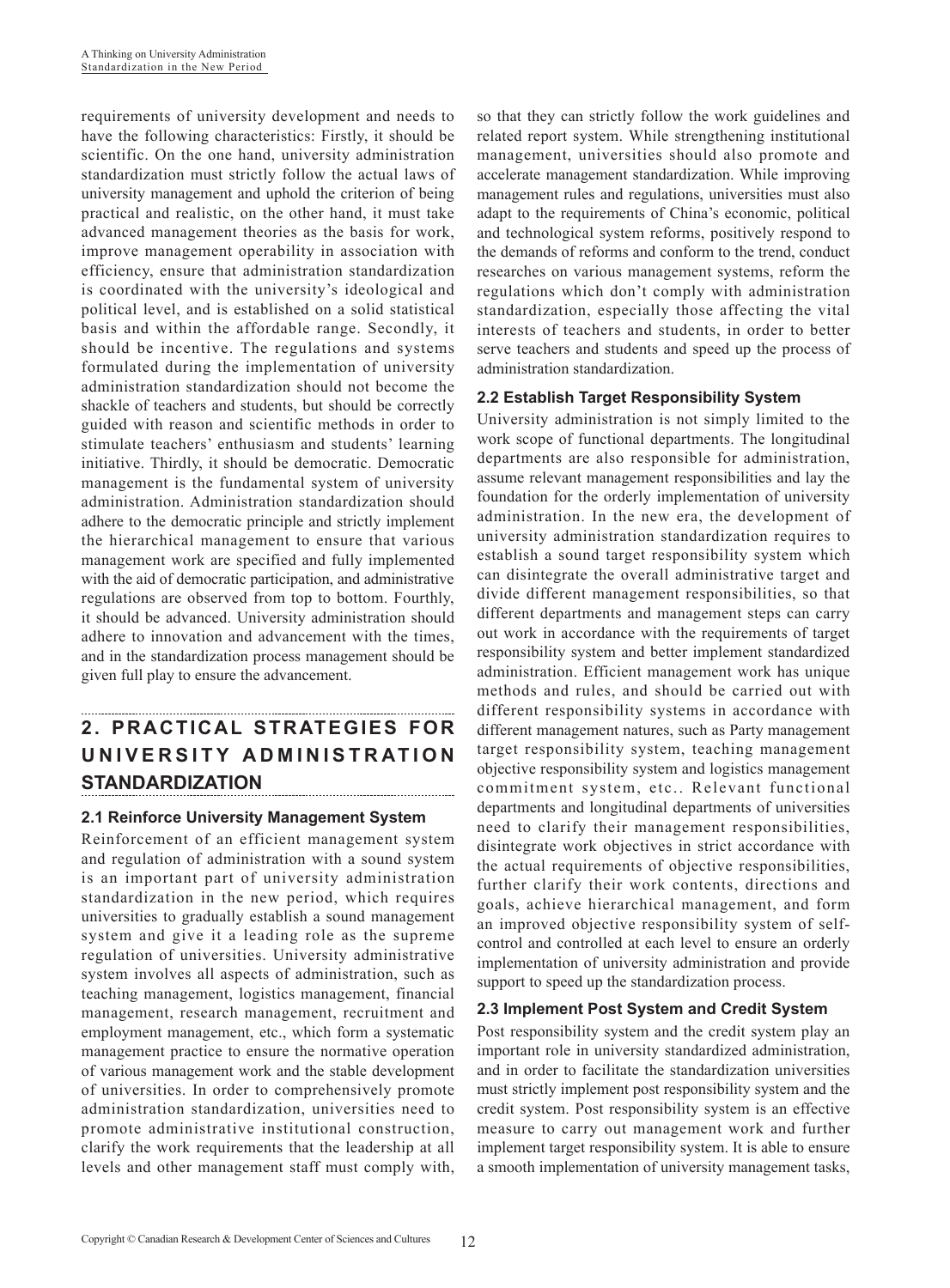and ensures that each post is duly performed and develops normatively. Post responsibility system includes each post's responsibility, reward, punishment, promotion, salary, assessment and post criterion, etc. Each step can affect the implementation of post responsibility, and have a huge impact on standardized administration. Only a strict implementation of post responsibility system can fundamentally improve the implementation quality of post responsibility. In implementation, universities must have a comprehensive understanding of the staff, divide jobs orderly, clarify responsibility requirement for each post, select and appoint personnel for each post in strict accordance with the assessment. Credit system is an important part of university teaching reform. It is different from the academic year system, and gradually becomes a university teaching management system to solve the problem of specialty orientation, and create favorable conditions for the cultivation of students' qualities and abilities. The implementation of credit system plays an important role in university administration standardization, and is also an effective way to promote talent training and quality. In the implementation of credit system universities need to further promote teaching objective management, improve students' initiative and enthusiasm to better achieve the goal of efficient education.

## **2.4 Clarify Allowance System and Scholarship System**

School allowance is related to the vital interests of university teachers and is an important component of the teachers' salaries. School allowance system must truly reflect the staff's responsibilities, performances, qualities as well as how their tasks are completed. School allowance system makes use of economic leverage in implementation, which can make an incentive for the staff, promote their enthusiasm and initiative to ensure an orderly development of administrative work, and meet the actual needs of higher education better. Universities must further clarify school allowance system, combine objective management with job responsibility in the development of the system, determine collective or individual allowances in strict accordance with assessment results, and improve the fairness and rationality of school allowance system. School allowance system should also reflect the characteristics of human nature and education, combine remuneration with work completion quality, assess allowance through strict examination and improved index system and comprehensively promote the standardization of university administration. Scholarship system is related to the vital interests of students, is a management system needs to be further improved, and is related to the work quality of standardized administration. The implementation of scholarship system allows a large number of outstanding students to get corresponding rewards, thereby improve their learning quality and efficiency. In the development and refinement of scholarship system, universities must make good use of economic leverage to enhance students' learning motivation, adhere to the moral education principle and guiding principle in the determination of distribution system and program, set the promotion of comprehensive development of students as the important goal, and effectively use economic interests to encourage students to study hard and make progress.

#### **2.5 Construct Four Forms of Work Styles**

Four forms of work styles are the inevitable requirement of university reform and are essential in the construction of university administration standardization in the new period, which need for further implementation in actual administrative work. Firstly, the construction of school spirit. School spirit refers to the behaviors that university teachers and students have gradually formed in a variety of everyday teaching, management and research, etc., which are a comprehensive reflection of efficiency spirit, a reflection of teachers' and students' spirits and work standards and a guarantee of administration standardization in the new situation. The construction of school spirit can bring greater spiritual strength to university development. We must fully play its role of guidance, motivation, regulation and cohesion to maintain the order of teaching and management, and make universities the battlefield to cultivate talents in the true sense. Secondly, the construction of study style. The main body of construction of study style is the majority of university students, whose ideology and morality can be regulated in this way. Students must establish a sense of ownership, actively participate in the construction of university study style, positively respond to the call of standardized management and improve the management to themselves. Thirdly, the construction of teaching style. The main body of construction of teaching style is university teachers. Teaching style embodies the value standards and conducts codes that teachers have formed during the actual teaching. Teachers' demeanors and teaching qualities will have an impact on the construction of teaching style, so they must be strict with themselves, maintain strict attitude, right idea and good morality in teaching. Fourthly, the construction of work style. University management cadres at all levels have formed work styles in the practical work, and during the construction of work style, they must set themselves an example to others, take an exemplary role, actively go investigate to the grassroots so as to serve students and teachers better.

# **CONCLUSION**

University administration standardization is not a rejection to personal freedom but an advocacy of orderly freedom, because universities are only able to weaken